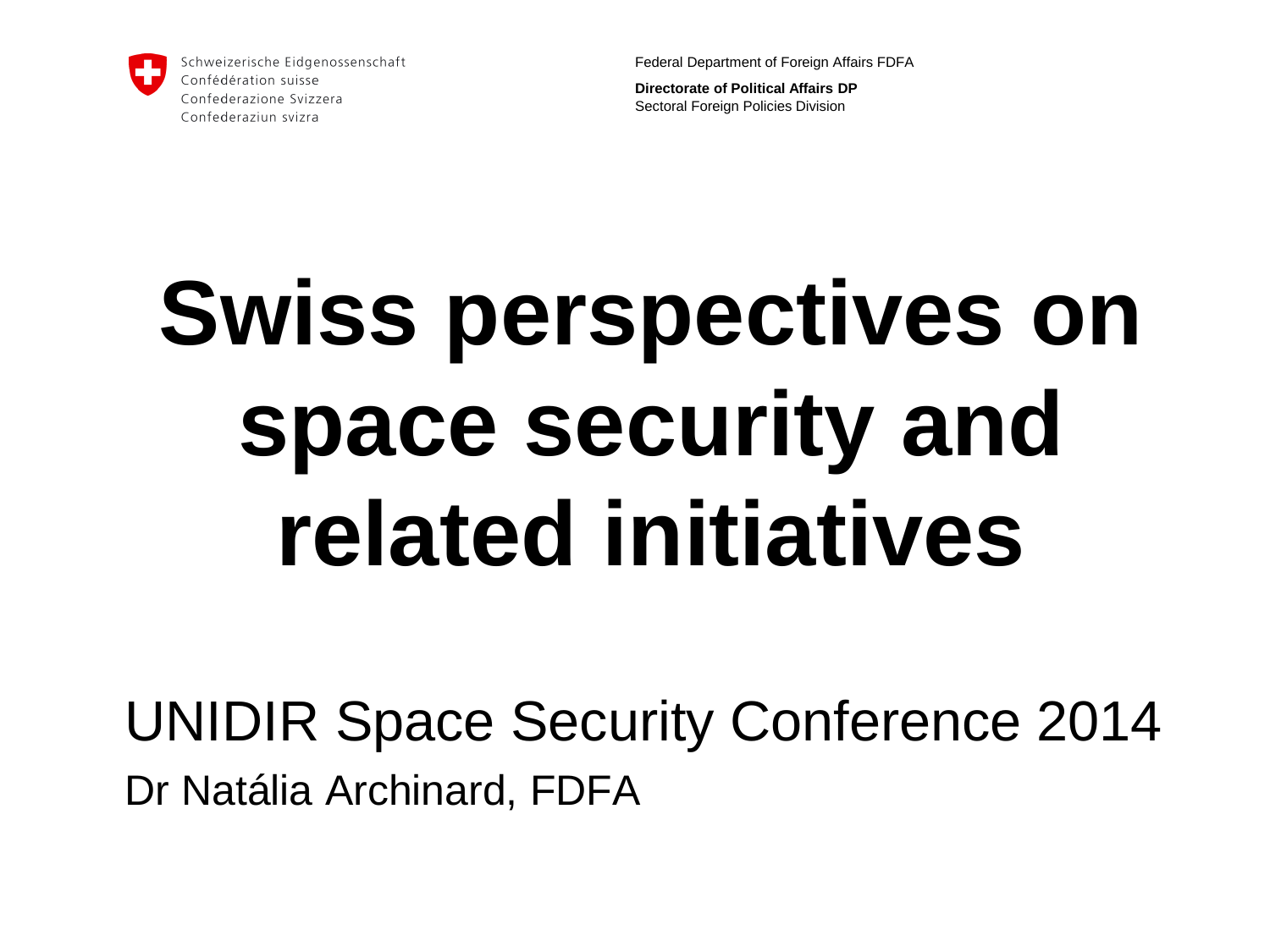

**Directorate of Political Affairs DP** Sectoral Foreign Policies Division

## **Outline**

- Switzerland's situation w.r.t. space activities
- Some examples of Swiss space activities
- Use of space applications in Switzerland
- Main threats and Swiss views
- Swiss views on specific subjects:
	- $\circ$  the prevention of an arms race in outer space
	- o the LTSSA works at UN COPUOS
	- o the EU proposal for a draft international Code of Conduct on space activities
- **Conclusions**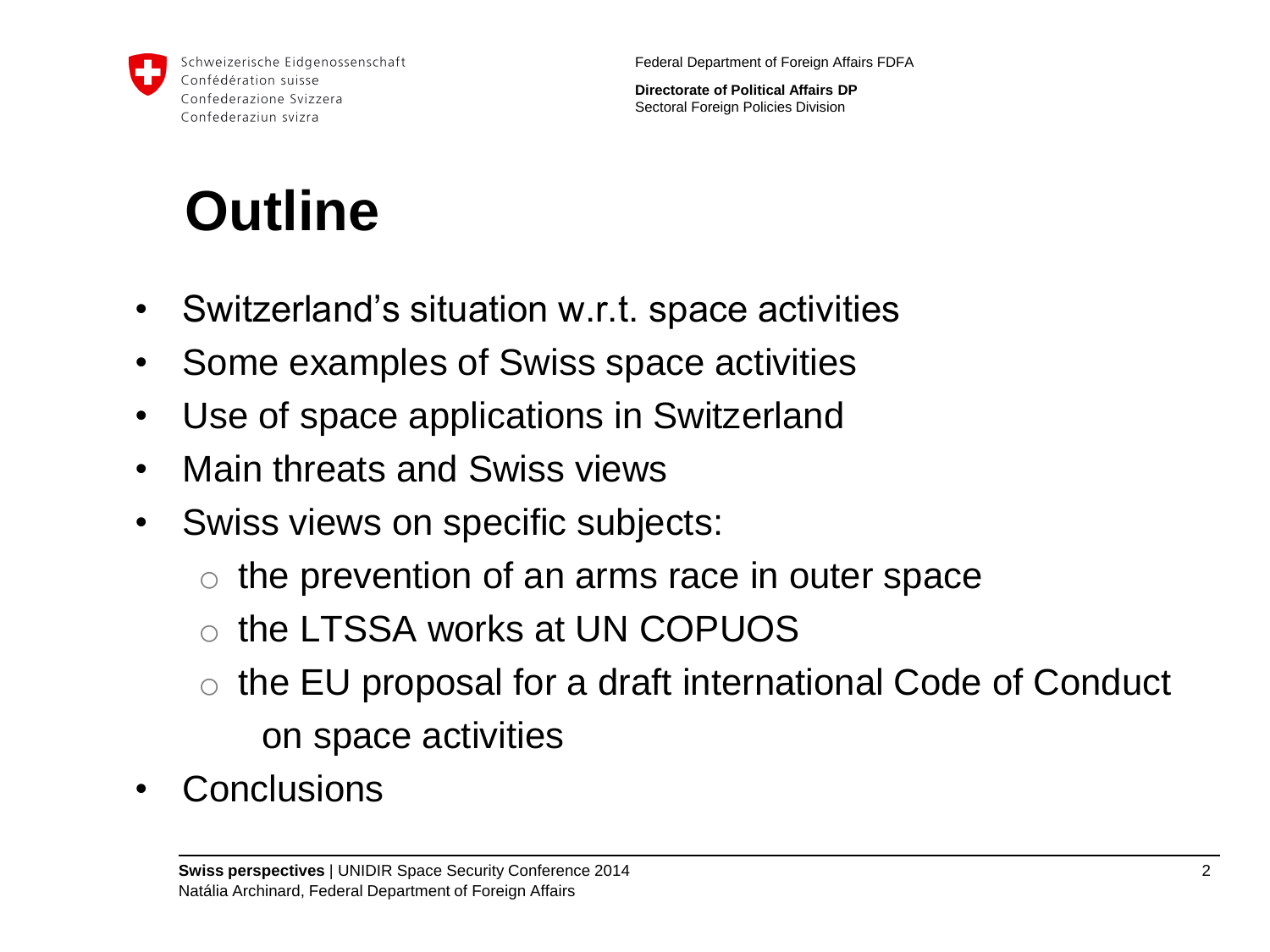**Directorate of Political Affairs DP** Sectoral Foreign Policies Division

### **Switzerland's situation w.r.t. space activities**

- Founding Member State of ESA (7<sup>th</sup> contributor)
- Invests ca. 165 Mio CHF per year in R&D space activities (95% of which to ESA, 5% for national activities)
- Swiss industry and universities participate in almost all ongoing ESA activities.
- No national space agency
- *Swiss Space Office*: responsible for overall Swiss space policy and representation of Switzerland to ESA
- *Swiss Space Centre:* located at EPFL, created in 2012 to federate space actors from *academic and private* sectors.
- Member of other space-related organisations: Eumetsat, Eutelsat IGO, WMO, ITU, etc.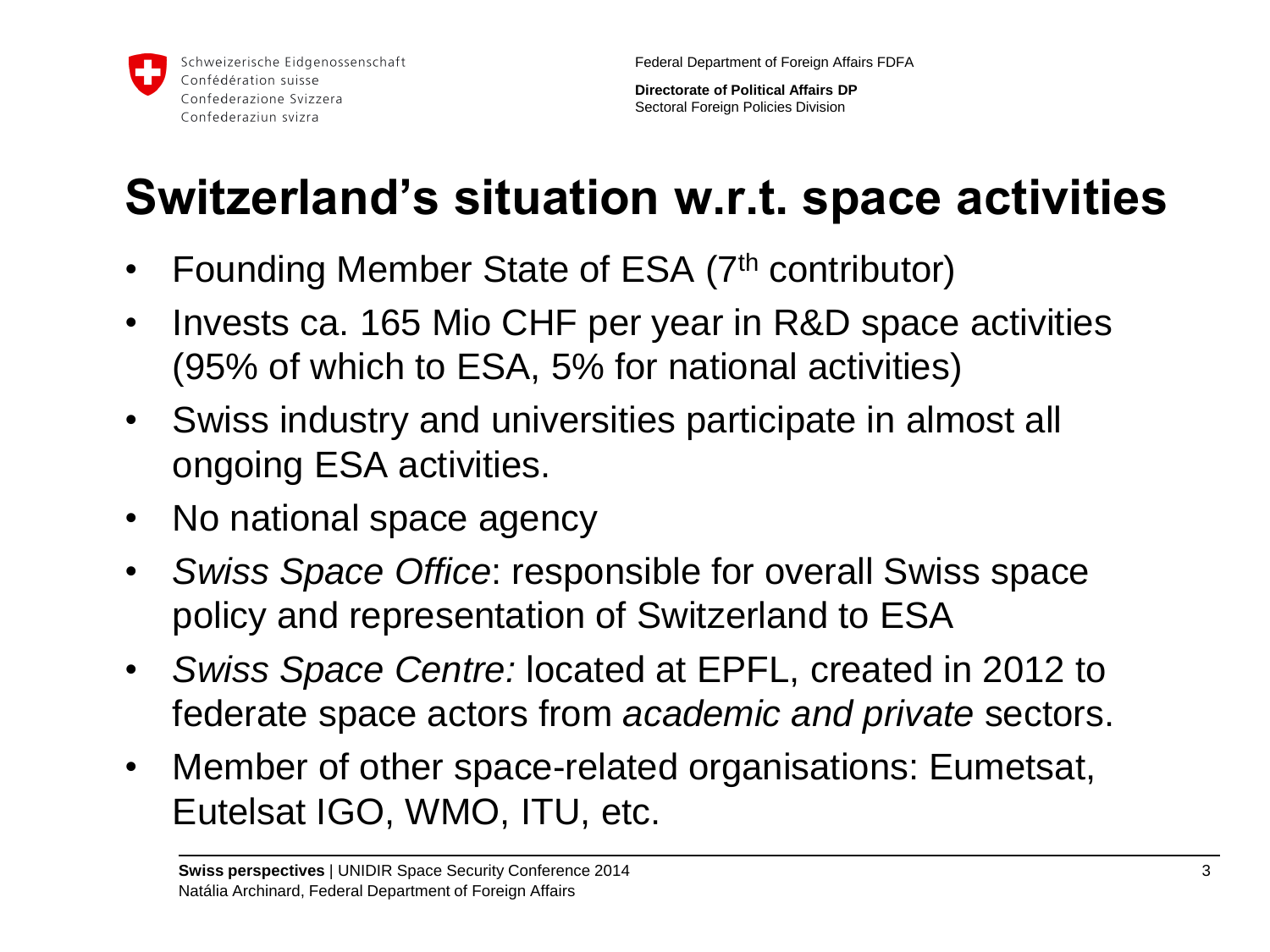

Federal Department of Foreign Affairs FDFA

**Directorate of Political Affairs DP** Sectoral Foreign Policies Division

## **Examples of Swiss space activities**

Scientific and technological contributions to almost all ESA programmes:



- **Precision** mechanisms
- Structures for satellites
- Scientific instruments
- etc.



**CHEOPS**: 1st ESA S-class mission, led by the University of Berne

**CleanSpace One**: an EPFL project to deorbit their SwissCube pico-satellite

Note: These projects are *not* governmental, but from academic and private sectors.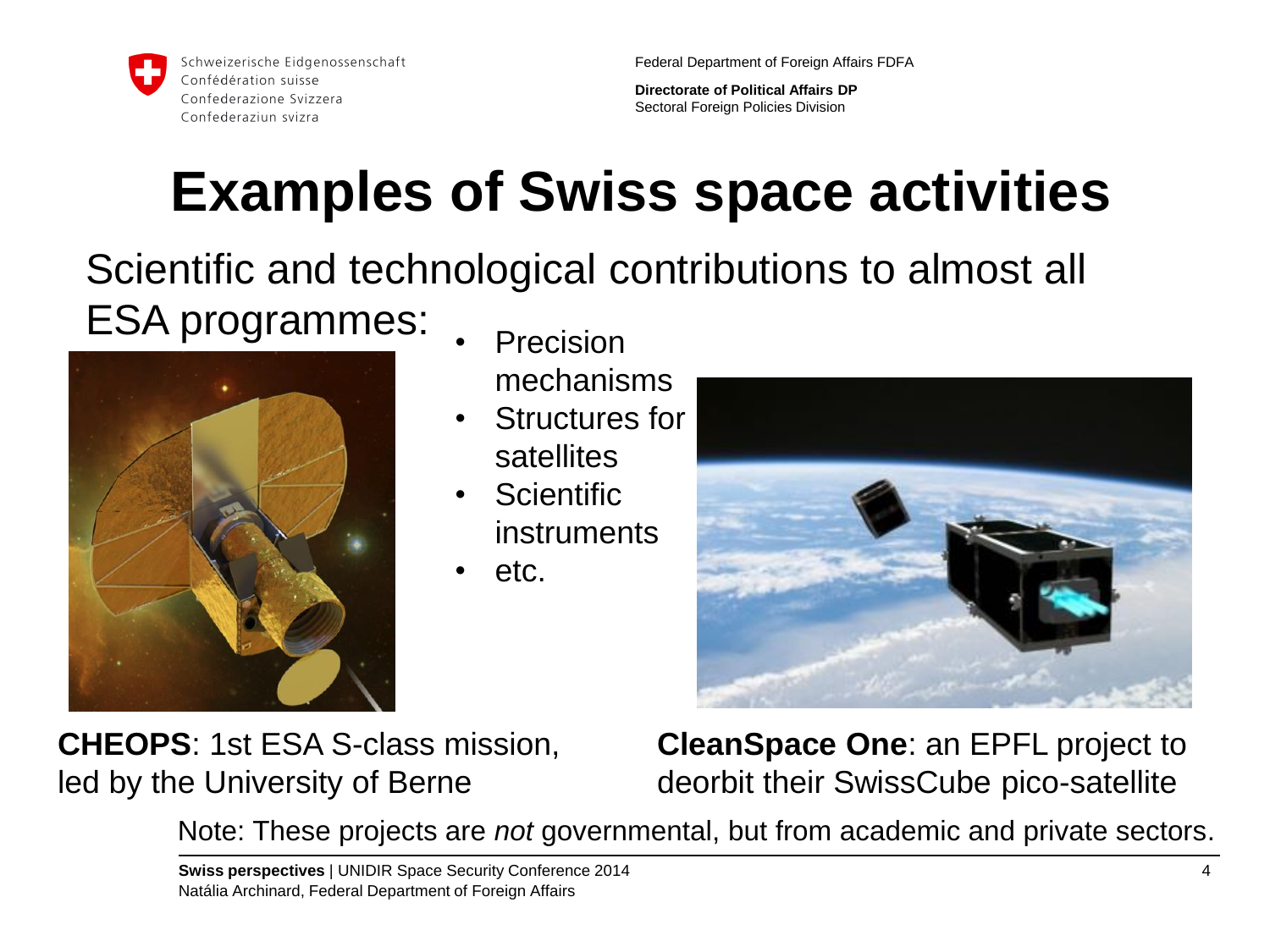

Federal Department of Foreign Affairs FDFA

**Directorate of Political Affairs DP** Sectoral Foreign Policies Division

## **Use of space-based applications in Switzerland**

- Switzerland's dependence on space is similar to that of other industrialized countries with competitive economy.
- It covers all classical applications:
	- o Meteorology and climate monitoring
	- o Telecommunications
	- Navigation and positioning
	- o Security-related applications
- Switzerland accesses these technologies through its membership in international organisations, its association to international projects (e.g. Galileo) and by buying commercial services.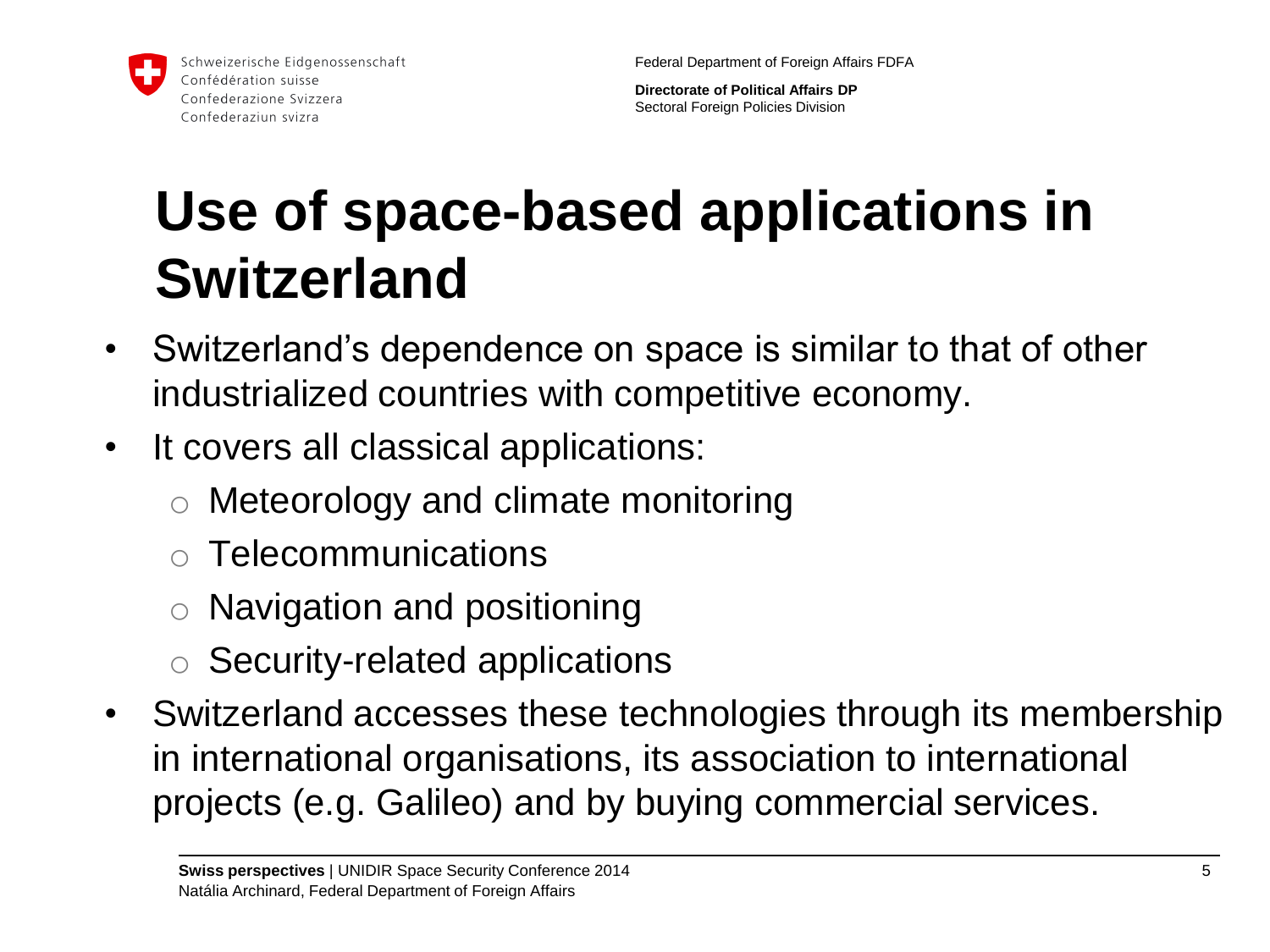**Directorate of Political Affairs DP** Sectoral Foreign Policies Division

## **Main threats on outer space activities**

- Placement of weapons in outer space
- Aggressive actions against space systems (ground to space and space to space)
- Interference with uplink/downlink and control signals
- Space debris and space weather

#### **Switzerland is of the view that:**

- New international instruments appear to be necessary.
- The parallel development of legally binding, non-legally binding and politically binding instruments can help the overall process make progress.
- Coherence is needed among the various instruments.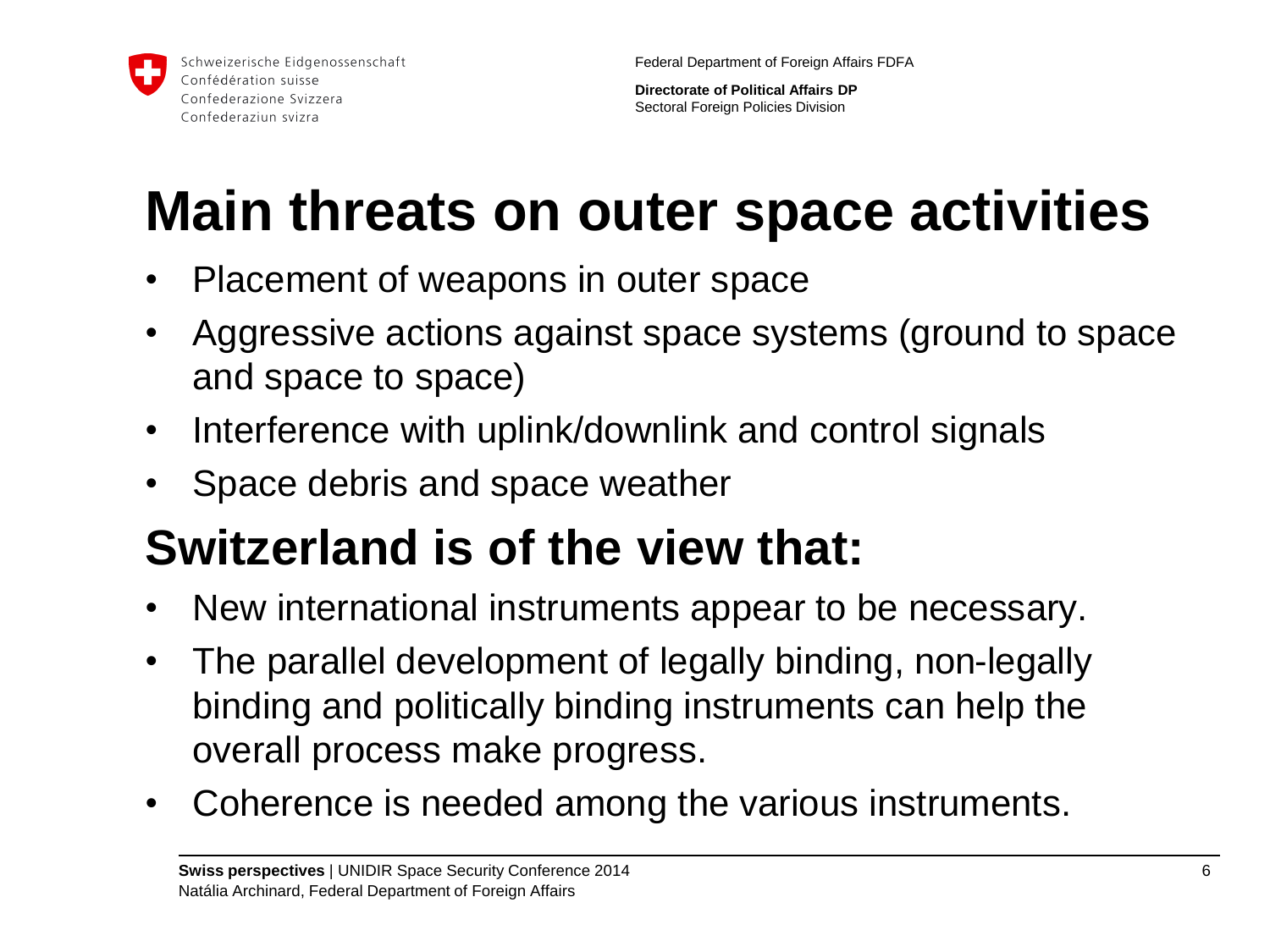

**Directorate of Political Affairs DP** Sectoral Foreign Policies Division

#### **Swiss views on the prevention of an arms race in outer space (1/2)**

- Switzerland stands *against the placement of weapons in outer space* and supports the development of *legally binding instruments* in this respect.
- The development of legally binding instruments could go *hand in hand* with the development of TCBMs and politically binding instruments. They can build on each other.
- Switzerland is *open* to discuss all proposals and *willing to make progress* at CD and UNGA on this subject.

TCBMs: Transparency and Confidence-Building Measures CD: Conference on Disarmament UNGA: United Nations General Assembly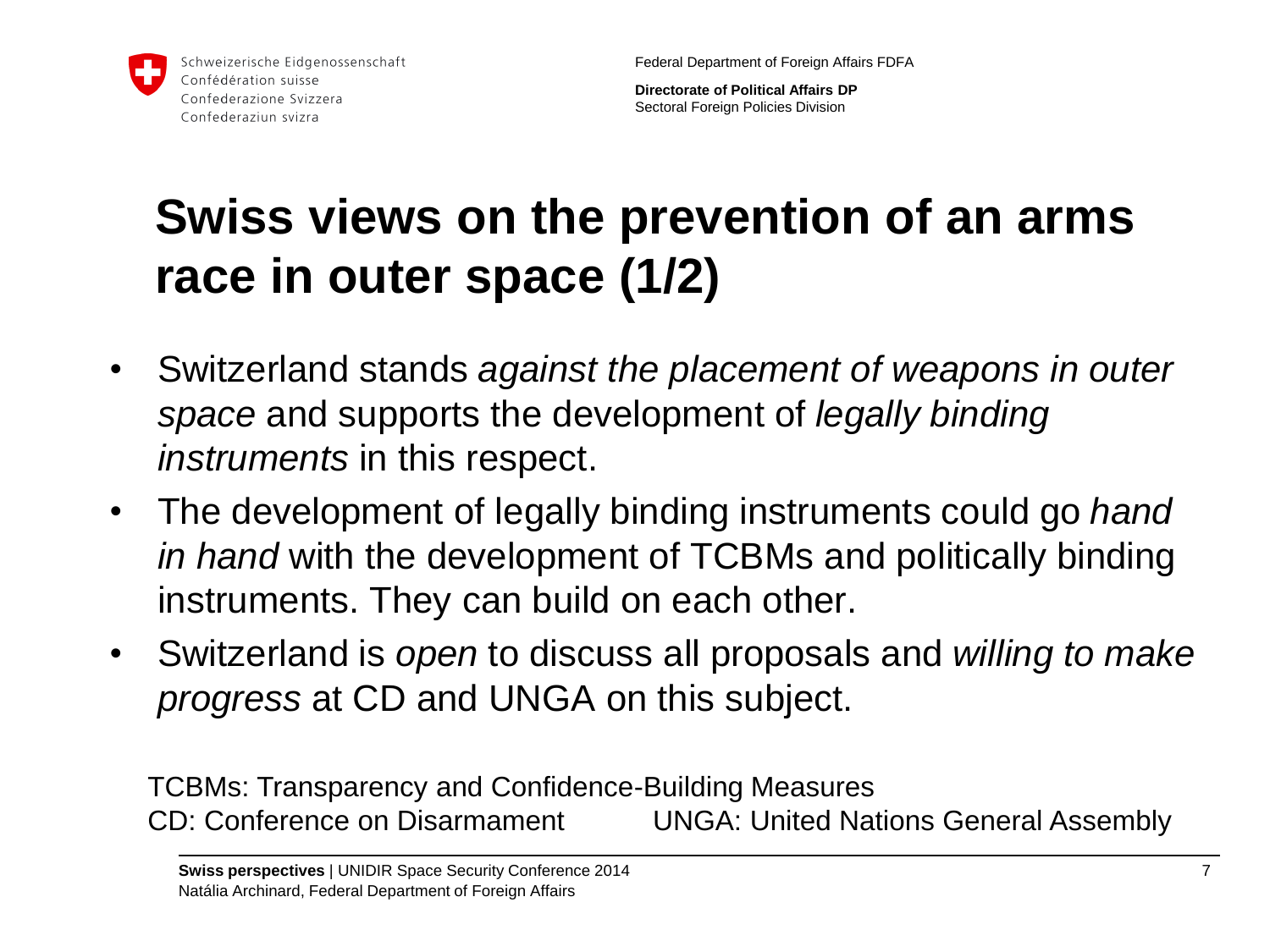

**Directorate of Political Affairs DP** Sectoral Foreign Policies Division

#### **Swiss views on the prevention of an arms race in outer space (2/2)**

- Concerning a treaty on the prevention of placement of weapons in outer space:
	- o Welcomed the 2007 draft PPWT which enabled initial discussion.
	- $\circ$  Idea of addressing both capacity and principle is interesting.
	- $\circ$  A lot of additional work is necessary.
	- o Looks forward to discussing updated draft.
- UNGA Group of Governmental Experts (GGE) on space TCBMs:
	- $\circ$  There are interesting proposals in the GGE report.
	- Expects to discuss it this year at the CD.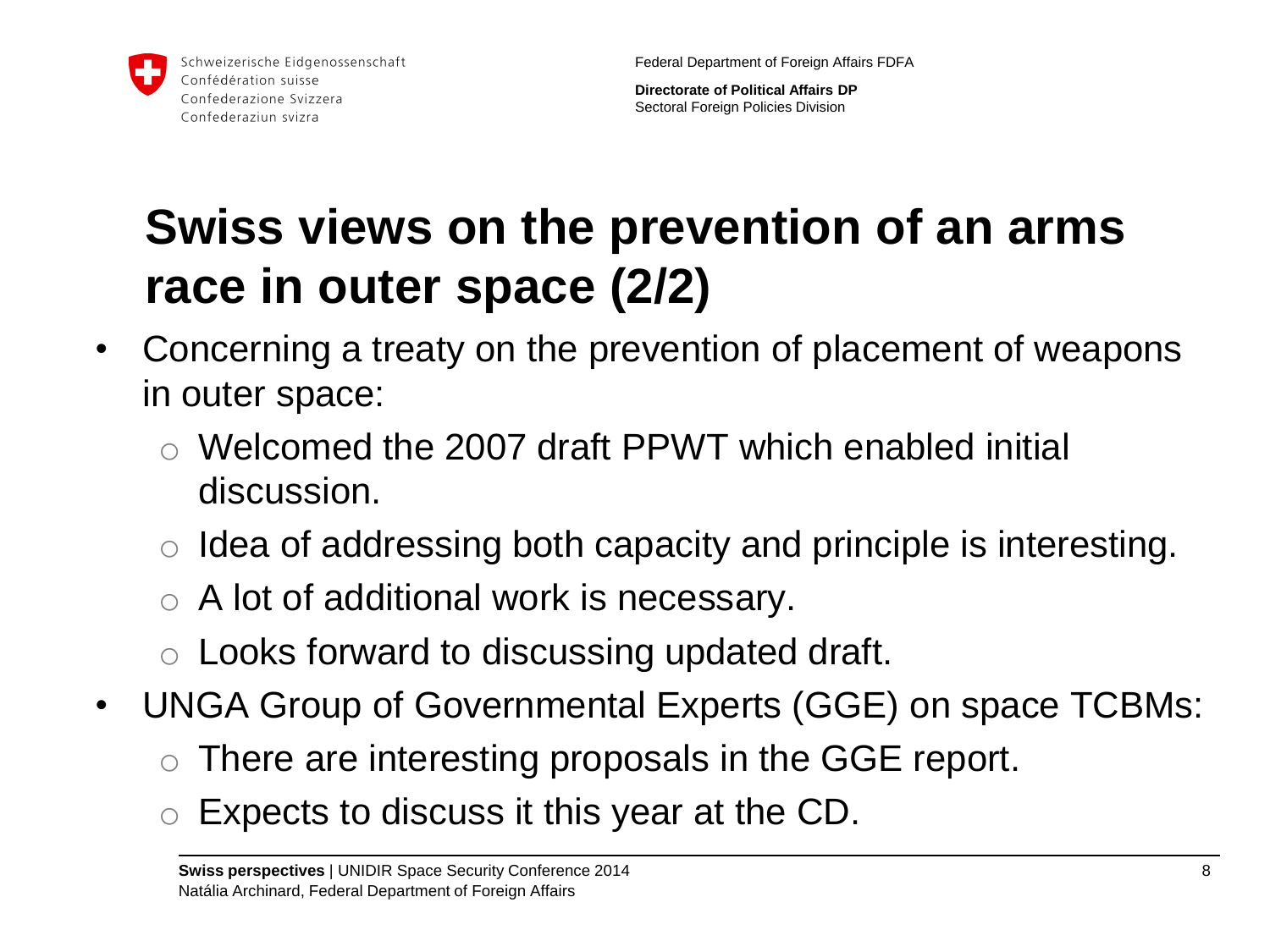**Directorate of Political Affairs DP** Sectoral Foreign Policies Division

#### **Swiss views on the long-term sustainability of space activities (LTSSA) works at UN COPUOS**

- The work accomplished by the four Expert Groups is of great value, including their proposals for non-binding guidelines.
- Next: consolidate draft guidelines, consider GGE report and reach consensus among UN COPUOS Member States
- The set should be *homogenous, coherent and bring addedvalue* to existing international instruments (UN, IADC, ISO, etc.)
- Guidelines should be *concrete and applicable*.
- Switzerland will support constructive developments at the next session in June and expects adoption by UNGA by 2015.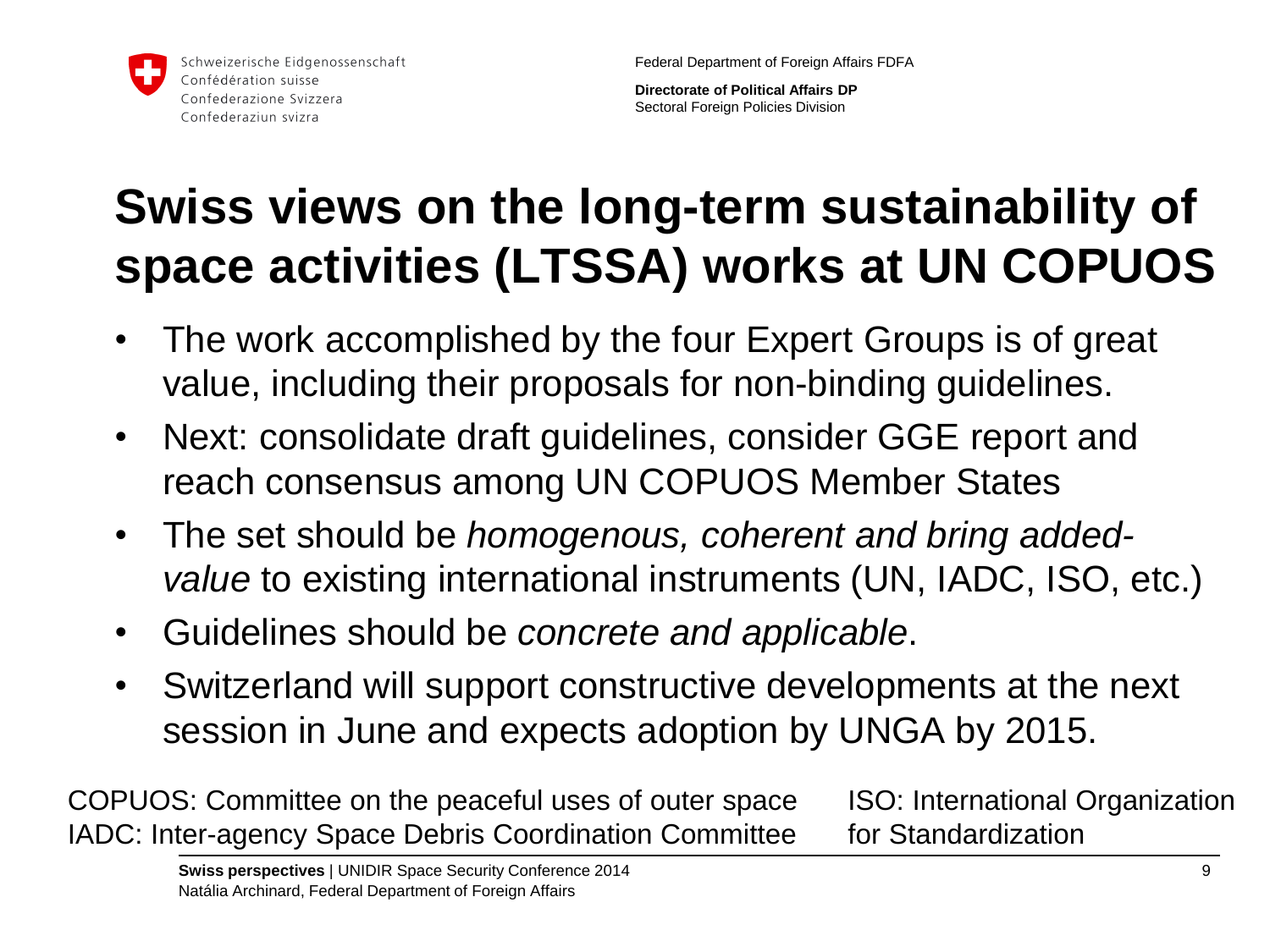

Federal Department of Foreign Affairs FDFA

**Directorate of Political Affairs DP** Sectoral Foreign Policies Division

#### **Swiss views on the draft International Code of Conduct on space activities (iCoC)**

- The Code should be holistic and address *all* space activities.
- It should be *coherent and complementary with* existing international instruments and *not* create duplications.
- The respect of the legal personality of international organisations should be ensured, with the *same rights and obligations* for all of them.
- The right of self-defence as mentioned in the Code should *not, in any case, justify any retaliation in space* for a conflict on the ground.
- The electronic data base should be accessible to *all* States and relevant intergovernmental organisations.